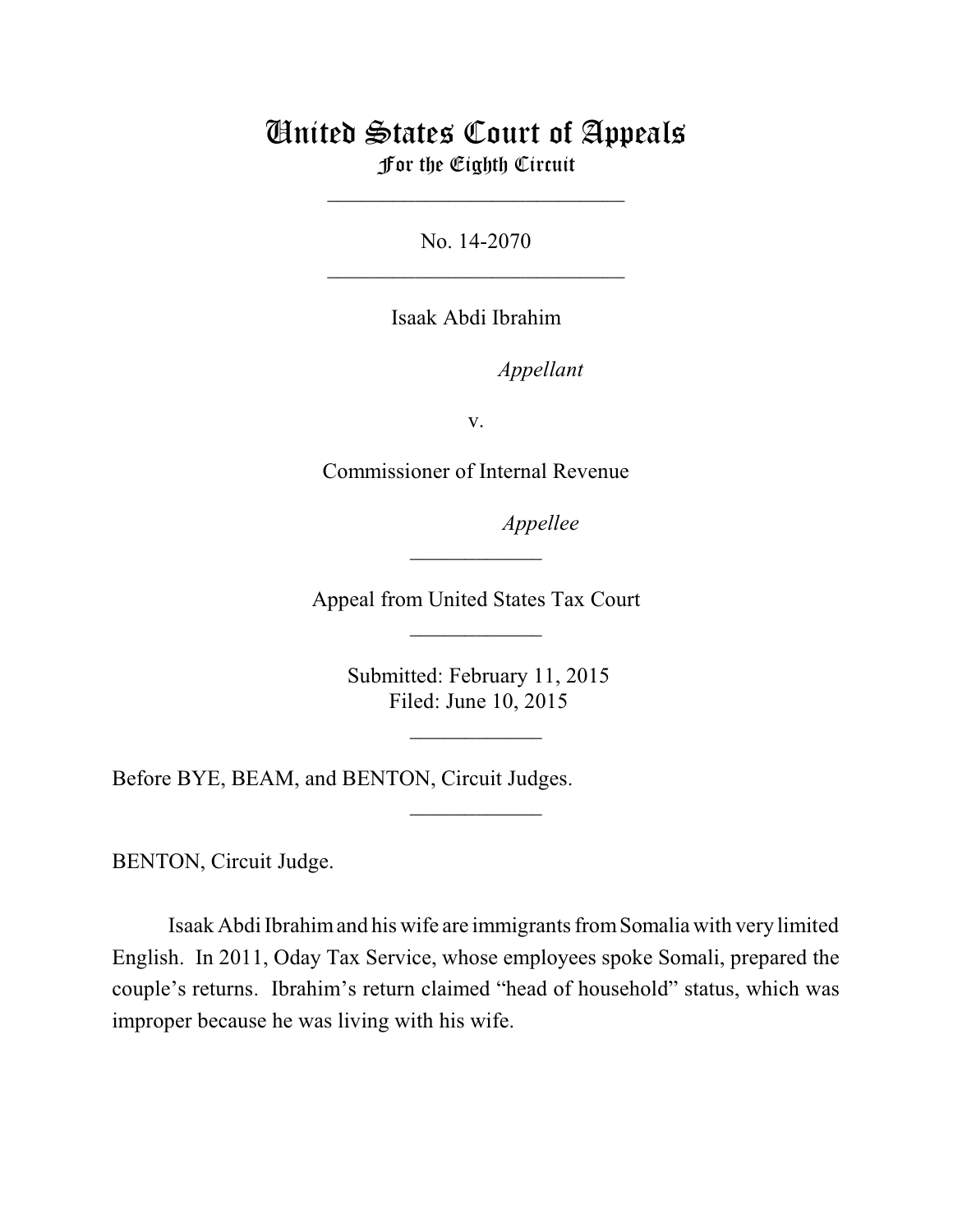After receiving a notice of deficiency, he filed a petition with the Tax Court, seeking to change his status to "married filing jointly" to receive a credit and refund. The Internal Revenue Code prohibits joint returns after a taxpayer has filed a "separate return," received a deficiency notice, and filed a petition. **26 U.S.C. §**  $6013(b)$ . Following its precedent,<sup>1</sup> the Tax Court ruled that because head-ofhousehold returns are separate returns, Ibrahim was prohibited from filing jointly (leaving himas "married filing separately"). *Ibrahim v. Comm'r*, 107 T.C.M. (CCH) 1050, 1052 (2014). Having jurisdiction under § 7482, this court reverses and remands.

I.

A decision of the Tax Court is "subject to the same review . . . as a similar order of a district court." **§ 7482(a)(3)**. "The Tax Court's conclusions of law are reviewed de novo and findings of fact are upheld unless clearly erroneous." *Morehouse v. Comm'r*, 769 F.3d 616, 619 (8th Cir. 2014).

Section  $6013(b)(1)$  states (emphases added):

Except as provided in paragraph (2), if an individual has filed a *separate return* for a taxable year for which a joint return could have been made by him and his spouse under subsection (a) and the time prescribed by law for filing the return for such taxable year has expired, such individual and his spouse may nevertheless make a joint return for such taxable year. A joint return filed by the husband and wife under this subsection shall constitute the return of the husband and wife for such taxable year, and all payments, credits, refunds, or other repayments made or allowed with respect to the *separate return* of either spouse for

*See, e.g.*, *Currie v. Comm'r*, 51 T.C.M. (CCH) 486 (1986); *Blumenthal v.* <sup>1</sup> *Comm'r*, 47 T.C.M. (CCH) 590 (1983); *Saniewski v. Comm'r*, 38 T.C.M. (CCH) 1295 (1979).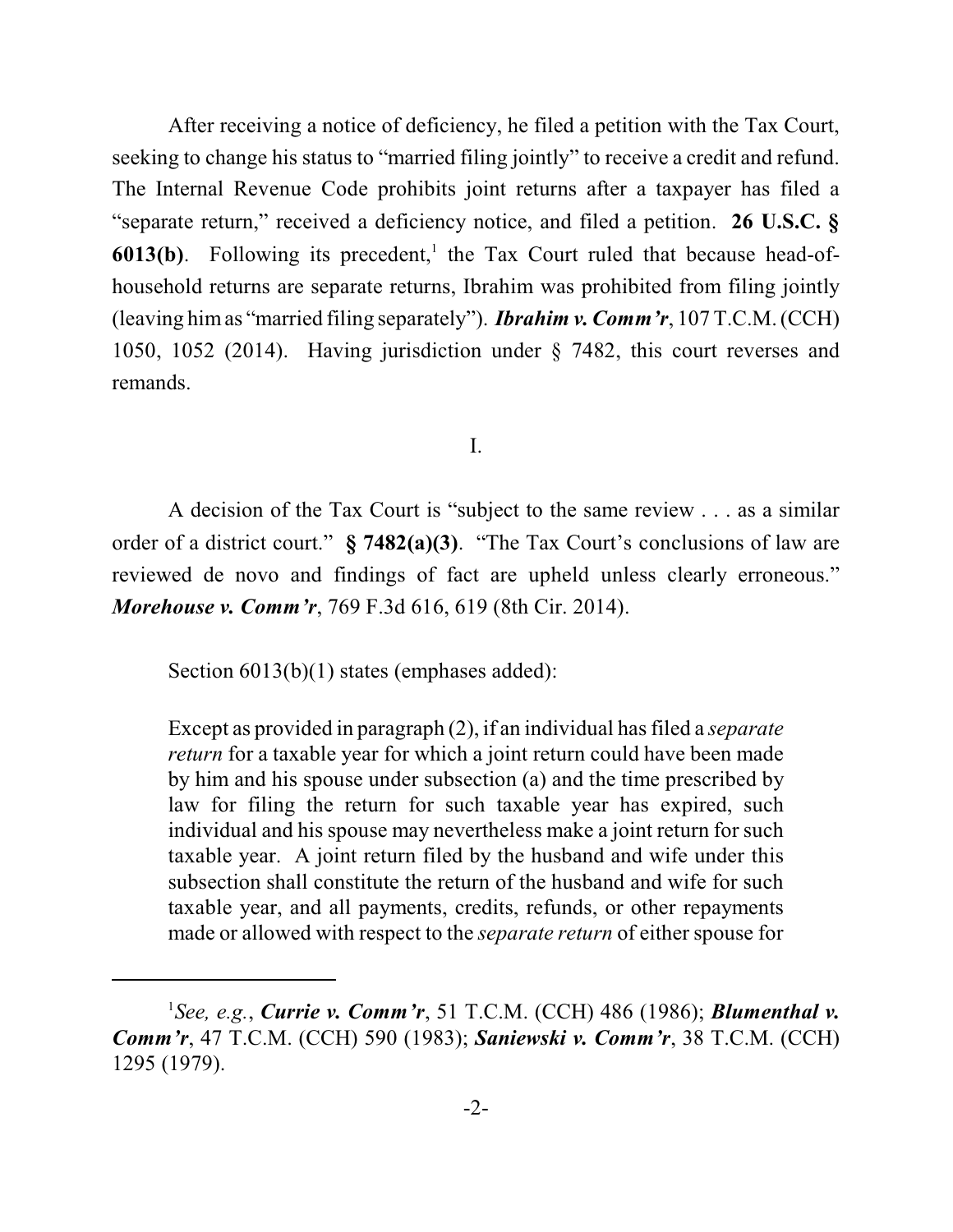such taxable year shall be taken into account in determining the extent to which the tax based upon the joint return has been paid. If a joint return is made under this subsection, any election (other than the election to file a *separate return*) made by either spouse in his *separate return* for such taxable year with respect to the treatment of any income, deduction, or credit of such spouse shall not be changed in the making of the joint return where such election would have been irrevocable if the joint return had not been made. . . .

Paragraph (2) bars a joint return for a married taxpayer who initially filed a separate return if either spouse receives a notice of deficiency and files a petition with the Tax Court. **§ 6013(b)(2)(B**).

The issue is whether a "separate return" as used in  $6013(b)(1)$  includes a headof-household return. If Ibrahim's head-of-household return was a "separate return" under  $\S$  6013(b)(1), he could not make a joint return because he received and challenged the notice of deficiency. However, if his head-of-household return was not a separate return, the limitations of  $\S 6013(b)(2)(B)$  do not apply.

To interpret the Code, this court begins "'with the language of the statute.'" *Knight v. Comm'r*, 552 U.S. 181, 187 (2008), *quoting Williams v. Taylor*, 529 U.S. 420, 431 (2000). *See also United States v. S.A.*, 129 F.3d 995, 998 (8th Cir. 1997) (noting unambiguous language is "conclusive absent clear legislative intent to the contrary"). This court examines "the clause at issue and the statute as a whole." *United States v. Ashcraft*, 732 F.3d 860, 862 (8th Cir. 2013). *See also Robinson v. Shell Oil Co.*, 519 U.S. 337, 341 (1997) ("The plainness or ambiguity of statutory language is determined by reference to the language itself, the specific context in which that language is used, and the broader context of the statute as a whole.").

The "'normal rule of statutory construction [is] that identical words used in different parts of the same act are intended to have the same meaning.'" *Comm'r v. Lundy*, 516 U.S. 235, 250 (1996), *quoting Sullivan v. Stroop*, 496 U.S. 478, 484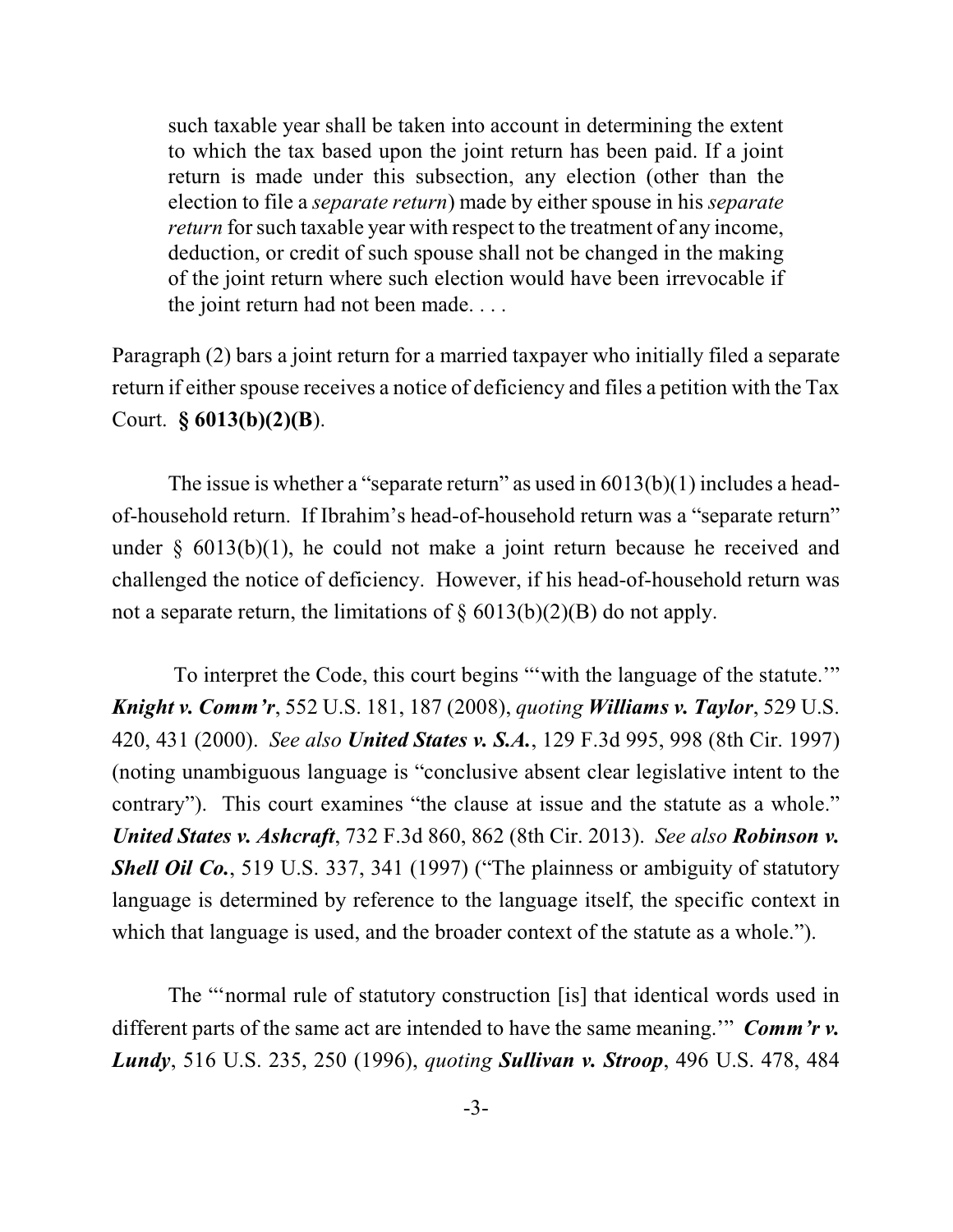(1990); *Comm'r v. Keystone Consol. Indus., Inc.*, 508 U.S. 152, 159 (1993) ("Further, the Code must be given as great an internal symmetry and consistency as its words permit.") (internal quotation marks omitted). It is the "duty" of this court "to find that interpretation which can most fairly be said to be imbedded in the statute, in the sense of being most harmonious with its scheme and with the general purposes that Congress manifested." *Comm'r v. Engle*, 464 U.S. 206, 217 (1984) (internal quotation marks omitted). "Common sense should play a part in all court decisions, including those involving the construction of tax statutes." *Glaze v. United States*, 641 F.2d 339, 344 (5th Cir. 1981), *citing Comm'r v. Meyer*, 139 F.2d 256, 259 (6th Cir. 1943), *also adopted as circuit law by Bonner v. City of Prichard*, 661 F.2d 1206 (11th Cir. 1981).

Section  $6013(b)(1)$  does not define "separate return," although it uses the term four times. The Commissioner argues that a separate return is *any* return except a joint return. Ibrahim argues, in the words of the Fifth Circuit, that "the word 'separate' can only be deemed to refer to the filing status of 'married, filing separately.'" *Glaze*, 641 F.2d at 342. Viewed alone, § 6013(b)(1) is ambiguous. In order to determine the meaning of "separate return" in  $\S$  6013(b)(1), this court considers the Code as a whole and the legislative history of § 6013.

### II.

"Separate return" appears numerous times throughout the Code. The Code first uses "separate return" in the subheading of § 1(d): "**Married individuals filing separate returns.**" The body of the subsection states, "There is hereby imposed on the taxable income of every married individual (as defined in section 7703) who does not make a single return jointly with his spouse under section 6013, a tax determined in accordance with the following table . . . ." **§ 1(d)**. In the first section of the Code, which imposes income tax, "separate returns" means "married filing separately." Similarly, § 6654(d)(1)(C)(ii)—titled "**Separate returns**"—applies only "[i]n the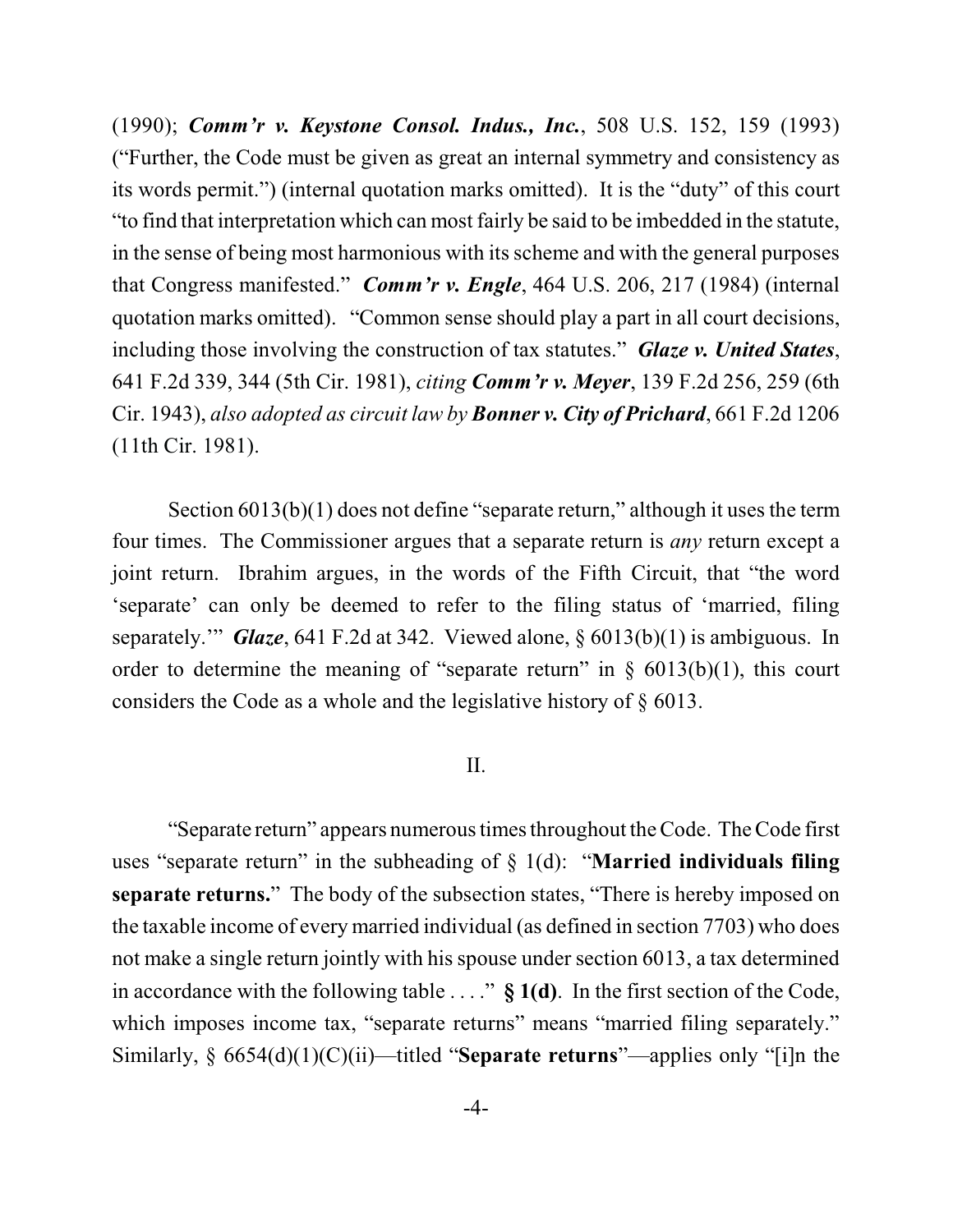case of a married individual (within the meaning of section 7703) who files a separate return  $\ldots$  ."

Both sections 1(d) and  $6654(d)(1)(C)(ii)$  require the individual be married within the meaning of § 7703 to file a separate return. Section 7703, which addresses the determination of marital status, also uses "separate return." Section 7703(a) gives the general rule for "married." Section 7703(b) creates a special rule: An abandoned spouse—"who is married," "files a separate return," and supports a child—is considered *not married*. **§ 7703(b)(1)-(3)**. After an abandoned spouse "who files a separate return" meets the other criteria in  $\S 7703(b)(1)-(3)$ , the spouse qualifies for unmarried head-of-household status<sup>2</sup> instead of married-filing-separately status. *See* **§ 21(e)(4)(A)** (using same language "who files a separate return"), *interpreted by* **Treas. Reg. § 1.21-3** (describing § 21(e)(4) as synonymous with § 7703(b)). *But cf. Habersham-Bey v. Comm'r*, 78 T.C. 304, 317 (1982) (interpreting what is now § 7703(b), ruling that "who files a separate return" is a requirement that the taxpayer "be treated asfiling separately for income tax purposes because a joint return was not filed with the taxpayer's spouse, rather than as a strict requirement that the taxpayer in fact file a separate return"). "Separate return" in  $\S 7703(b)$  refers to a marriedfiling-separately return made by a taxpayer who is considered married. Conversely, head-of-household taxpayers, considered "not married," may not make joint or separate returns.<sup>3</sup>

<sup>&</sup>lt;sup>2</sup>In order to file as head of household, the taxpayer must be considered *not married*. **§§ 2(b)(1)** (An individual is head of household "if, and only if, such individual is *not married* at the close of his taxable year . . . ." (Emphasis added)), **2(c)** ("[A]n individual shall be treated as *not married* at the close of the taxable year if such individual is so treated under the provisions of section 7703(b)." (Emphasis added)).

<sup>&</sup>lt;sup>3</sup>See 2014 IRS Pub. 501, "Exemptions, Standard Deduction, and Filing Information," at 6, *available at* http://www.irs.gov/pub/irs-pdf/p501.pdf("In general, your filing status depends on whether you are considered unmarried or married.");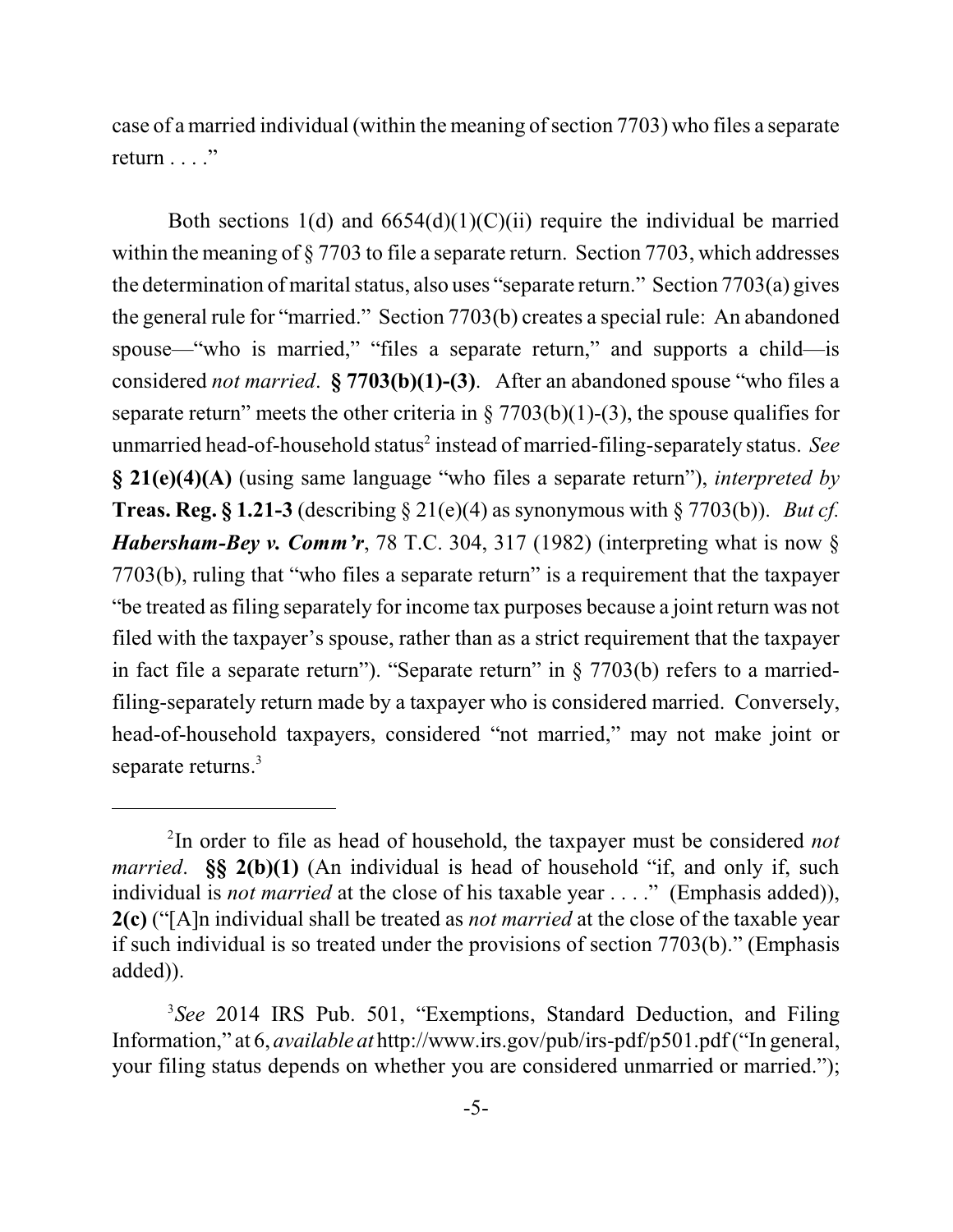Other sections of the Code follow suit. Section 36 (first-time homebuyer credit) states, "**Married individuals filing separately.**--In the case of a married individual filing a *s*eparate return, subparagraph (A) shall be applied by substituting '\$4,000' for '\$8,000'." **§ 36(b)(1)(B)**. *See also* **§ 1400C(e)(1)(A)** (first-time homebuyer credit for District of Columbia). Section  $6012(a)(1)(A)$  (persons required to make returns of income) lists exemption amounts for individuals filing as: not married, head-of-household, surviving spouse, or jointly. **§ 6012 (a)(1)(A)(I)-(iv)**. Section 6012(a)(1)(A) expressly distinguishes a separate return from the enumerated statuses, providing that "such spouse" who makes "a separate return" is not entitled to a special exemption amount.

Notably, even where the Code does not expressly denote that only married individuals can file a separate return, the Commissioner has issued guidance that "separate return" still means "married filing separately." For example, §  $6015(d)(3)(a)$  (relief from joint and several liability) addresses allocations to innocent spouses as "if the individuals had filed separate returns." While there is no qualifier denoting marriage as a requirement to file "separate returns," the Internal Revenue Manual—a comprehensive guide for IRS employees—uses "married filing separate" to explain the allocation in § 6015(d)(3)(a). *See* Internal Revenue Manual "Relief from Joint Liability" § 25.15.1.2.3 and .4, *available at* http://www.irs.gov/irm/part25/irm\_25-015-001.html ("The account should be

<sup>2014</sup> IRS Pub. 504, "Divorced or Separated Individuals," at 3, *available at* http://www.irs.gov/pub/irs-pdf/p504.pdf ("If you are unmarried, your filing status is single or, if you meet certain requirements, head of household or qualifying widow(er). If you are married, your filing status is either married filing a joint return or married filing a separate return."); 2014 IRS Pub. 17, at 21, 228 *available at* http://www.irs.gov/pub/irs-pdf/p17.pdf ("If you qualify to file as head of household instead of married filing separately . . . .").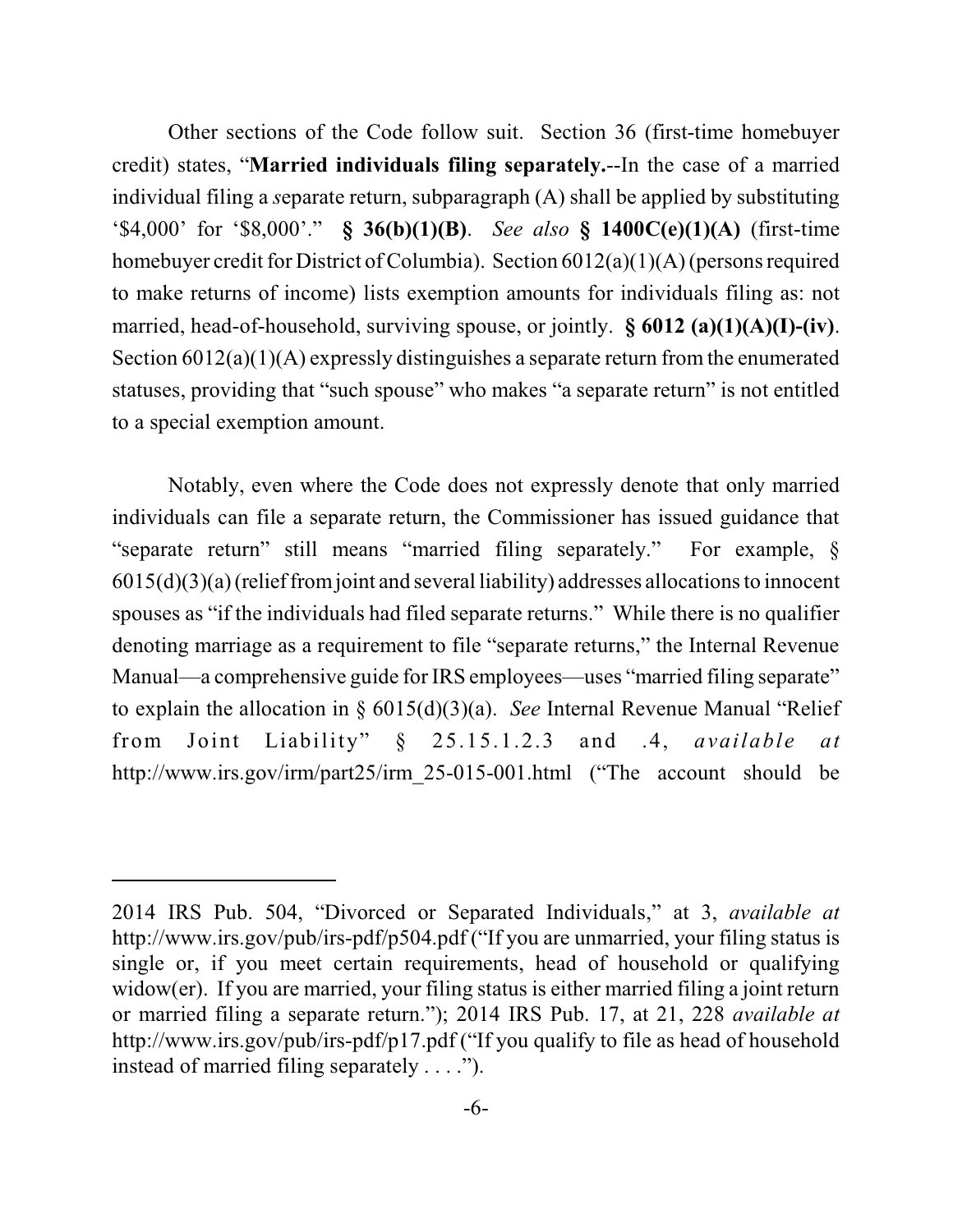adjusted to reflect a married filing separate return being filed by both spouses.").<sup>4</sup> In these sections—and other sections cited in the Appendix at the end of this opinion—"separate return" means a "married filing separately" return.

Throughout the Code, a "separate return" is an option only for "married individuals," "spouses," or "husband and wife." The Commissioner argues that the main section at issue in this case—§  $6013(b)(1)$ —should be interpreted differently because it uses "individual" without any such qualifier, thus implying any person filing a return. This argument fails, as  $\S 6013(b)(1)$  includes the following qualifiers to delineate "separate return": (1) "if an individual has filed a separate return for a taxable year for which a joint return could have been made by him and his *spouse*," (2) "the separate return of either *spouse*," and (3) "made by either *spouse* in his separate return." (Emphases added).

Because the Code consistently uses "separate return" to exclusively mean "married filing separately," the identical words "separate return" have the same meaning in § 6013(b)(1). *See Lundy*, 516 U.S. at 250. To interpret otherwise would contradict the plain language and harmony of the Code. *See Engle*, 464 U.S. at 217. Interpreting the Code as a whole, § 6013(b)(1) does not include a head-of-household return as a separate return. *See Morgan v. Comm'r*, 807 F.2d 81, 85 (6th Cir. 1986) ("Use of the word 'separate' can only be deemed to refer to the filing status of 'married, filing separately.'"); *Glaze*, 641 F.2d at 342 (§ 6013 "was never intended to cover situations . . . where a taxpayer erroneously lists his status as single rather than married"). *Cf. Phillips v. Comm'r*, 851 F.2d 1492, 1497 (D.C. Cir. 1988) (holding that the "clear wording of" § 6013(a) allows spouses to file either separate

<sup>&</sup>lt;sup>4</sup>While the IRM may not bind the Commissioner, it does show the meaning of "separate return" used in everyday tax administration. *See Speltz v. Comm'r*, 124 T.C. 165, 178 (2005) *aff'd,* 454 F.3d 782, 785 & n.2 (8th Cir. 2006) (using IRM to interpret Code section).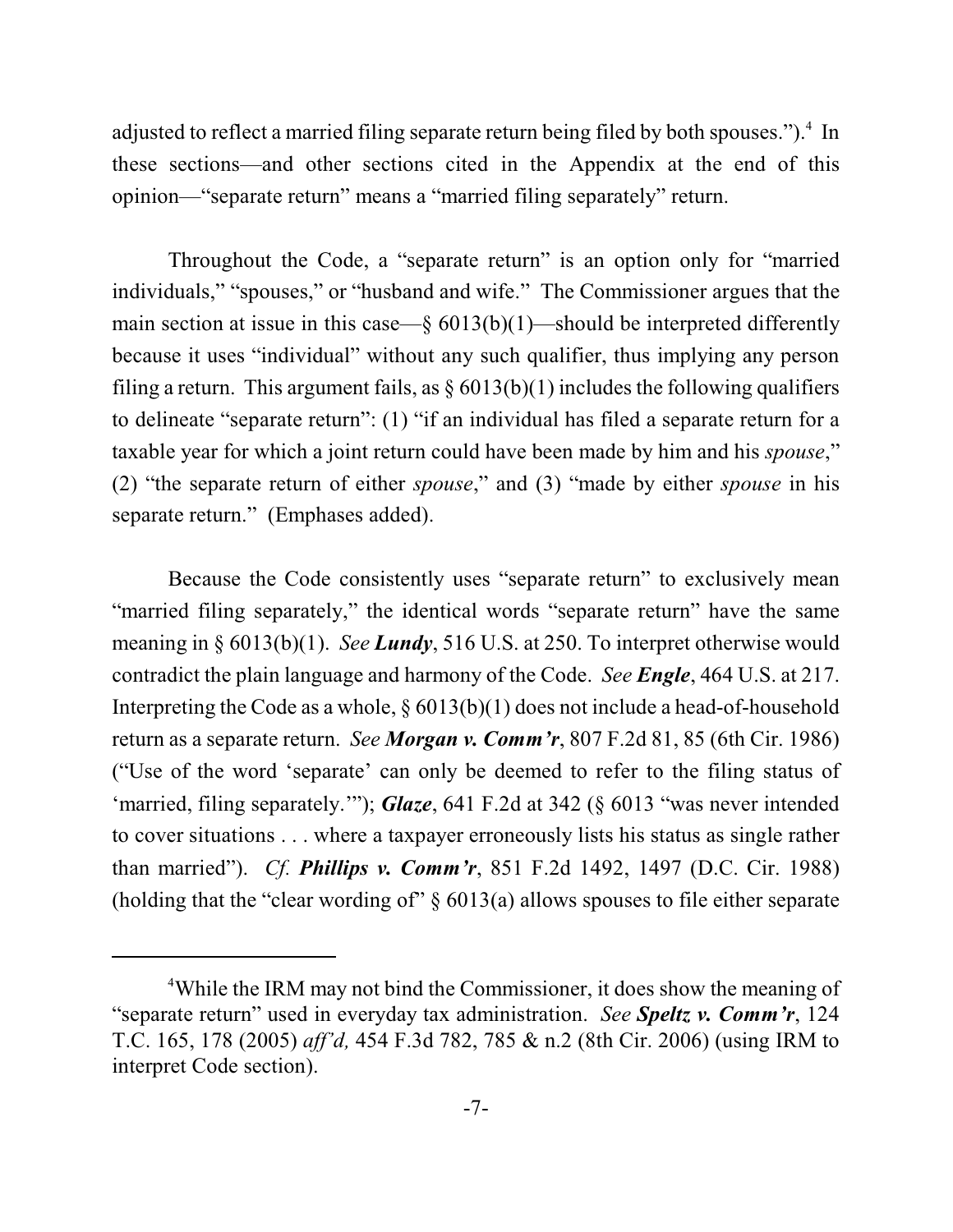or joint tax return, that § 6013(b) applies when spouses file a joint return after a separate return, and thus § 6013(b) does not apply when no return has been filed).

#### III.

The legislative history supports this definition of "separate return." *See S.A.*, 129 F.3d at 998. "The predecessor of section 6013(b) of the Code was enacted to enable married persons to correct elections originally made in the 'absence of informed tax knowledge not possessed by the average person.'" **Rev. Rul. 83-183**, 1983-2 C.B. 220, 221 (1983) (quoting **S. Rep. No. 82-781** (1951), *reprinted in* 1951 **U.S.C.C.A.N.** 1968, 2018-19). *See also* 97 **Cong. Rec.** 11,871-78 (daily ed. Sept. 19, 1951) (statement of Sen. George), *reprinted in* 1951 **U.S.C.C.A.N.** 2099, 2101-02 (discussing head-of-household and separate returns); *Glaze*, 641 F.2d at 342 ("It is clear that Section 6013 was enacted as a matter of legislative grace to permit married taxpayers to escape the adverse financial consequences resulting from an injudicious election to initially file separate returns rather than a single joint return.").

Congress created  $\S 6013(b)$  to allow taxpayers to switch to a joint return after initially electing to file as married filing separately—either of which are proper elections. The purpose of allowing this switch was to relieve taxpayers from overpaying their taxes due to an improvident initial election between these two filing statuses. **S. Rep. No. 82-781**, 2018-19. Without § 6013, a (proper) married-filingseparately return could not be amended once it was filed. *See id.* at 2018 ("[M]arried taxpayers may file either separate returns or a single joint return. The election, once made, as to which type of return to file is binding with respect to the taxable year for which the return is filed.") "Overpayment of tax may be recovered regardless of whether it resulted from a mistake of fact or of law," and courts should allow refunds to avoid placing hardship upon the taxpayer, unless the plain language of the section states otherwise. *Glaze*, 641 F.2d at 343.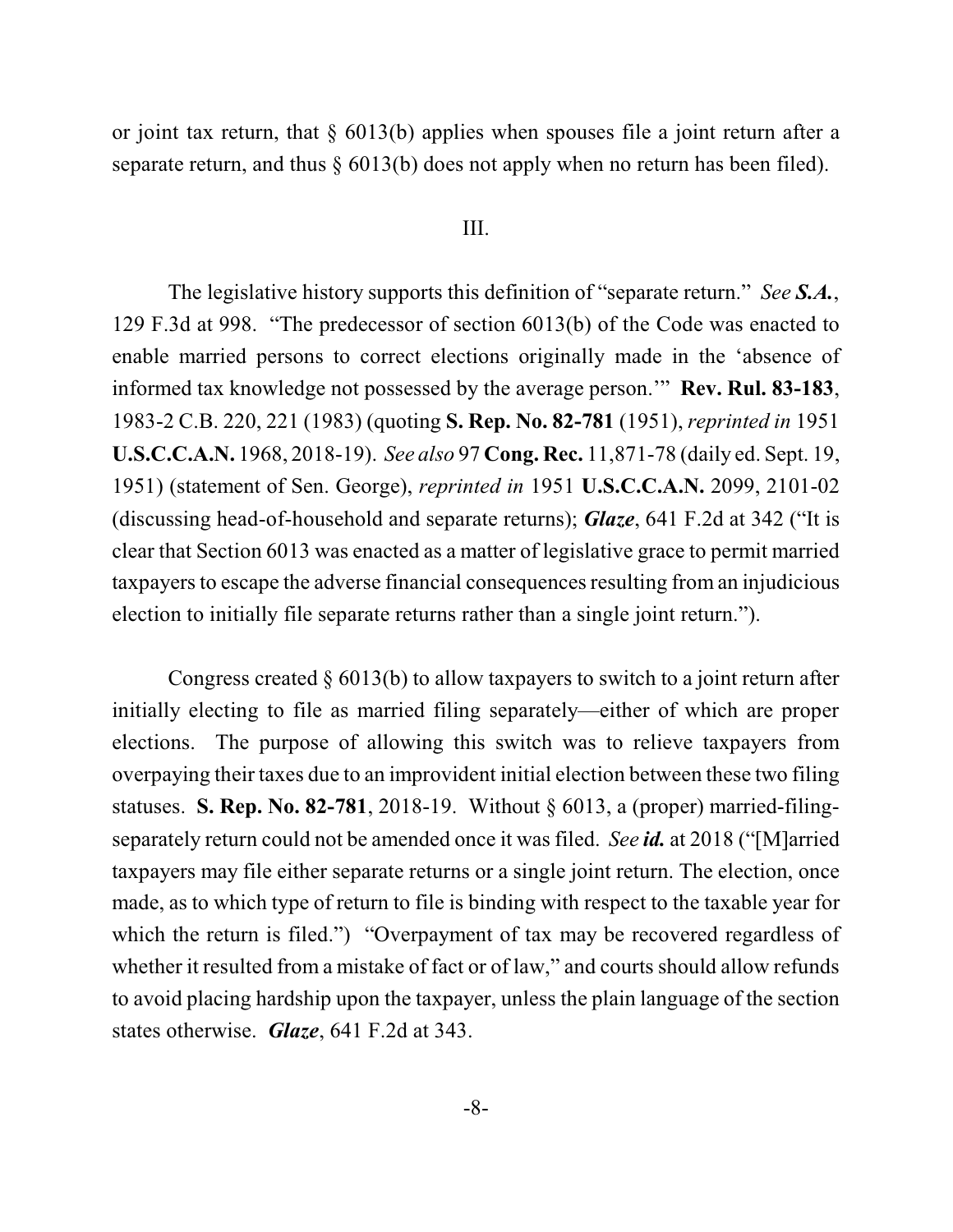Section 6013(b)(2) applies only after the taxpayer first files as married filing separately and then amends his or her initial election to married filing jointly. However, Ibrahim did not ever make an election to file as married filing separately. *See Morgan*, 807 F.2d at 85 (finding § 6013 "requires a previous *election* by a married person. That this is a foundational threshold to any application of Section 6013 is apparent from the language contained in the statute itself, the regulations, the legislative history and even the appellant's brief"). He now seeks a refund for his overpayment in his mistaken head-of-household return. To prohibit him from doing so, when he has yet to make an election, goes against the plain language and purpose of the section.

The Commissioner believes that "separate return" cannot mean only "married filing separately" because when § 6013 was enacted in 1951, "married filing separately" status did not exist. *See* **Revenue Act of 1951**, Pub. L. No. 82-183, § 312, 65 Stat. 452, 488-90 (1951) (enacting predecessor to § 6013); **Tax Reform Act of 1969**, Pub. L. No. 91-172, § 803(a), 83 Stat. 487, 681-82 (1969) (enacting separate tax schedules for married taxpayers filing separately). The Commissioner is incorrect. Form 1040 for 1951 lists "married person filing separately" in its tax table (with the same rate as single taxpayers). **U.S. Individual Income Tax Return for** Calendar Year 1951, at 4, available at http://www.irs.gov/pub/irs-prior/f1040--1951.pdf. The 1952 tax-form instructions—interpreting the 1951 Act—repeatedlyuse "separate returns" and allow only married taxpayers to file a "separate return," with different directions for headof-household taxpayers. **These Are Your Income Tax Forms for 1952**, at 4, *available at* http://www.irs.gov/pub/irs-prior/i1040--1952.pdf. Even in 1952, "separate return" did not apply to those filing as head of household.

The Commissioner also invokes Revenue Ruling 83-183. "Although not binding on this court, when a Revenue Ruling reflects a longstanding and reasonable interpretation of the agency's regulations, the Ruling attracts substantial judicial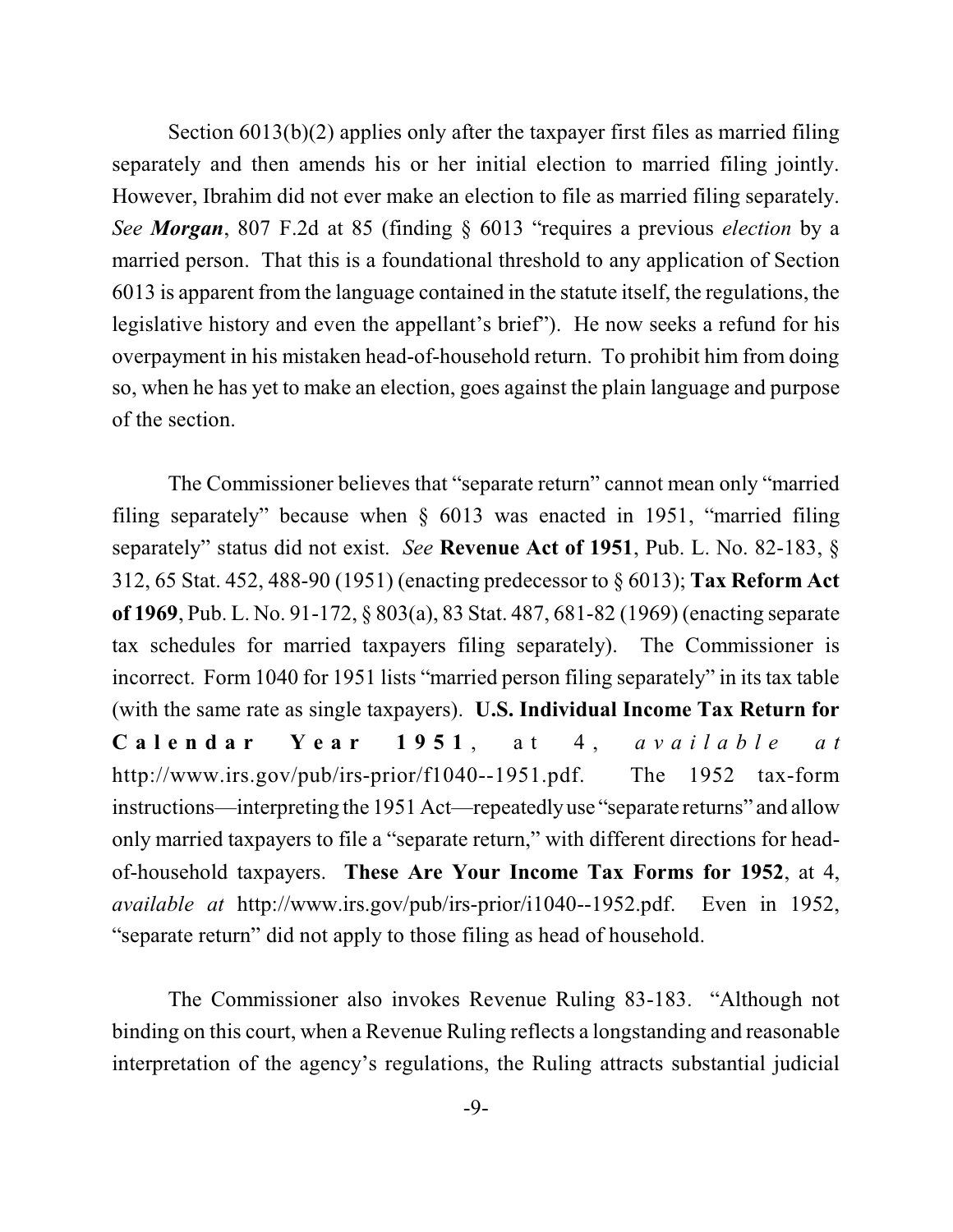deference." *Morehouse*, 769 F.3d at 620. The Revenue Ruling says that "the reference in section 6013(b) to the prior filing of a separate return, which was taken verbatim from section 51(g) of the Internal Revenue Code of 1939, should be viewed as a reference to the filing of any non-joint return under section[] 1(b) (head of household) . . . ." **Rev. Rul. 83-183**, at 221. *See also* **I.R.S. Chief Counsel Notice CC-2006-010**, 2006 WL 587325 (Mar. 2, 2006) (disagreeing with *Glaze*). The Revenue Ruling's interpretation unreasonably includes head-of-household returns (which consider taxpayers not married) as separate returns in § 6013, which applies to married taxpayers. The Revenue Ruling does not overcome the Code's plain language that "separate return" refers only to married filing separately. *See* **§§ 1(d)**, **6654(d)(1)(C)(ii)**, **7703(b)**.

Since Ibrahim did not file a separate return within the meaning of  $\S 6013(b)(1)$ , section 6013(b)(2)(B) does not prohibit him from amending his status to married filing jointly. Thus, Ibrahim is entitled to the resulting credit and refund. *See* **§§ 6511(b)(2)**, **6512(b)(3)(B)**; *Lundy*, 516 U.S. at 241 (considering a "hypothetical claim for refund filed 'on the date of the mailing of the notice of deficiency,'" noting that "a taxpayer who seeks a refund in the Tax Court, like respondent, does not need to actually file a claim for refund with the IRS; the taxpayer need only show that the tax to be refunded was paid during the applicable look-back period").<sup>5</sup>

<sup>&</sup>lt;sup>5</sup>Contrary to the dissenting opinion, taxpayers do not need a separate Code section authorizing amendments to returns. Section 6511 (and IRS regulations) satisfy this "first step" by allowing taxpayers to correct their filing status through Form 1040X. **Treas. Reg. § 301.6402-3 (a)(2)**, **(5)**; *United States v. Jirak*, 728 F.3d 806, 809 n.2 (8th Cir. 2013) ("Form 1040X is used to report changes and corrections to a filed return."). *See also* 2014 IRS Pub. 17, at 17, *available at* http://www.irs.gov/pub/irs-pdf/p17.pdf ("You should correct your return if, after you have filed it, you find that: . . . (4) You should have claimed a different filing status."); 2014 Form 1040X, "Amended U.S. Individual Income Tax Return," *available at* http://www.irs.gov/pub/irs-pdf/f1040x.pdf. (Ibrahimqualified for a joint return and, in accordance with *Lundy*, did not need to file a 1040X after receiving a deficiency notice.)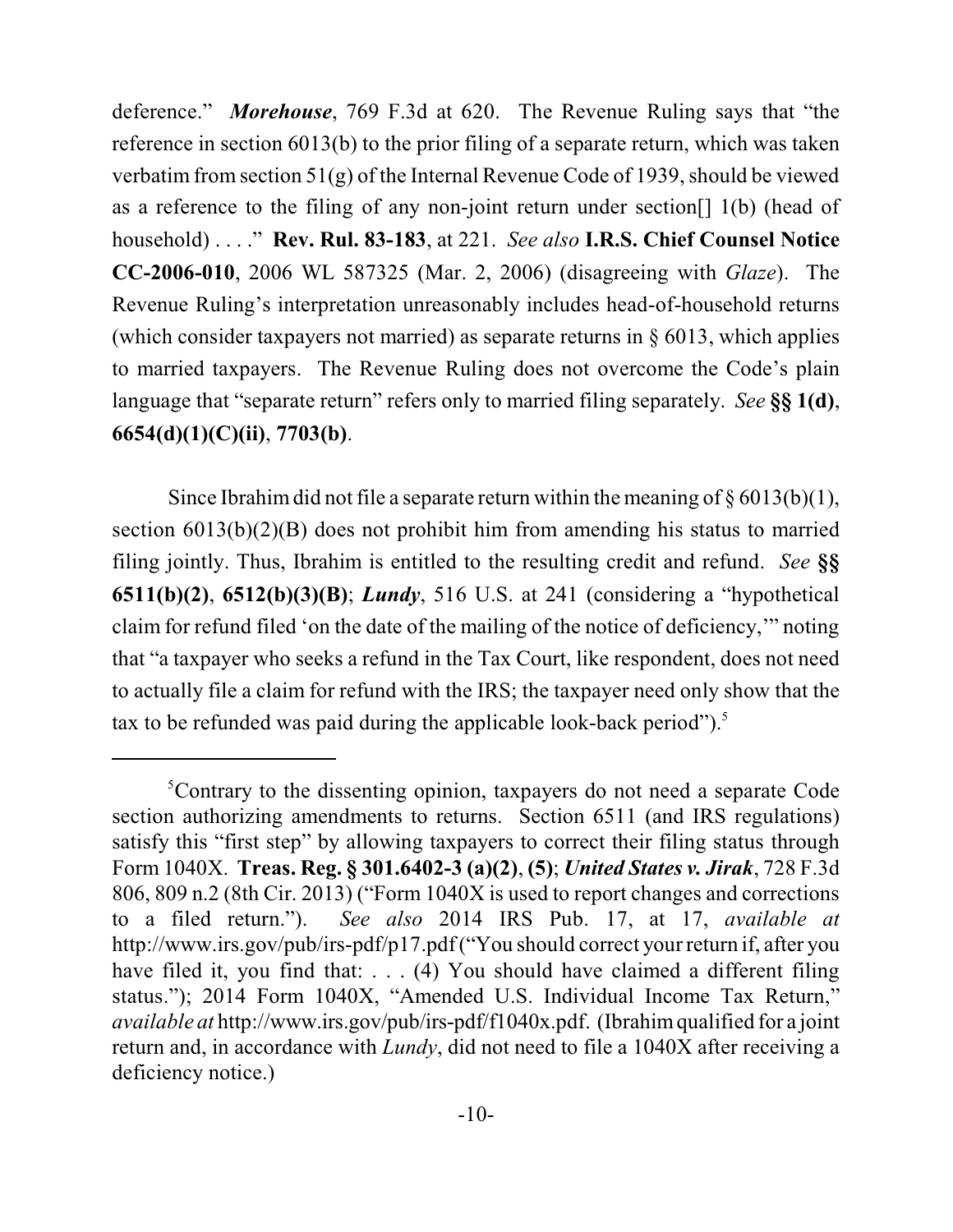#### \* \* \* \* \* \* \*

The decision of the Tax Court is reversed and remanded.

BYE, Circuit Judge, dissenting.

I disagree that Revenue Ruling 83-183's interpretation of § 6013 is an unreasonable interpretation. Instead, for purposes of  $\S 6013$ , I believe it is reasonable to construe any non-joint returns, including head-of-household returns, as separate returns. I therefore respectfully dissent.

As the Supreme Court provided in Engle, the duty of an appellate court in interpreting statutory language is "to find that interpretation which can most fairly be said to be imbedded in the statute, in the sense of being most harmonious with its scheme and with the general purposes that Congress manifested." Comm'r v. Engle, 464 U.S. 206, 217 (1984) (internal citations omitted). The majority concludes because Ibrahim's head-of-household return does not constitute a separate return within the meaning of  $\S$  6013(b)(1),  $\S$  6013(b)(2)(B) does not prohibit him from amending his status to married filing jointly and he is entitled to the resulting credit and refund under § 6511.

When Congress created  $\S 6013(b)(1)$  and  $\S 6511$ , it created a two-step process – step one is to amend to a joint return under  $\S 6013(b)(1)$  and step two is then to use that joint return as the operative return to seek a credit or refund under § 6511. Congress also provided in  $\S$  6013(b)(3)(B) when a joint return is deemed filed for purposes of § 6511 and its period of limitation. What is lacking from the majority's conclusion is support for the first step of the analysis – how the Code provides, without the operation of  $\S$  6013(b)(1), the ability of Ibrahim to amend his return to married filing jointly or when his amended joint return, which in this case would also implicate his spouse, was deemed filed for purposes of § 6511. Ibrahim also fails to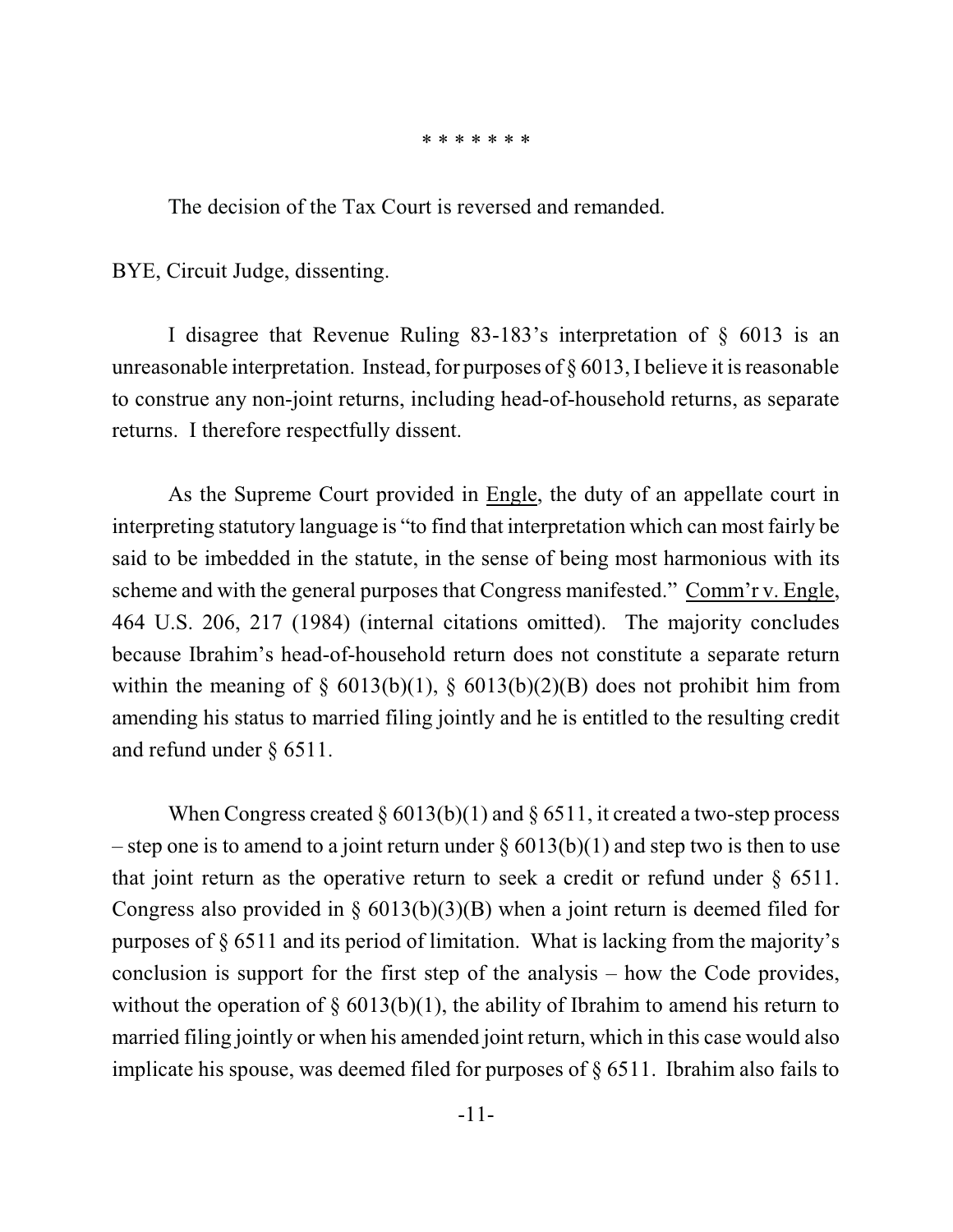cite applicable Code provisions on appeal. If Congress intended for taxpayers to skip the first step of amending and simply seek a credit or refund under  $\S 6511$ , it begs the question as to why Congress would have created  $\S 6013(b)(1)$  at all. Moreover, the Supreme Court has recognized the Code does not generally "provide either for a taxpayer's filing, or for the Commissioner's acceptance, of an amended return; instead, an amended return is a creature of administrative origin and grace." Badaracco v. Comm'r, 464 U.S. 386, 393 (1984). In the case of amending to a joint return, however, Congress specifically created  $\S 6013(b)(1)$  for taxpayers.

Further, since there is no Code provision other than  $\S 6013(b)(1)$  which allows for the amendment to a joint return, then, under the majority's interpretation, § 6013(b)(1) would operate as a narrow exception available to only those taxpayers who initially filed a married filing separately return to amend their returns. Any individual who initially files anything other than a married filing separately return would be excluded from the protections for amending afforded by  $\S 6013(b)(1)$ . This narrow interpretation does not support Congress's purpose in creating  $\S 6013(b)(1)$ , which was to provide a means for taxpayers to amend their returns to joint returns to escape adverse financial consequences. Glaze v. United States, 641 F.2d 339, 342 (1st Cir. 1981). A more inclusive interpretation of an "individual [who] has filed a separate return" within § 6013(b)(1) does, however, serve Congress's purpose and would have allowed Ibrahim to amend his head-of-household return to a joint return if he had not fallen within §  $6013(b)(2)(B)$ . Without reading §  $6013(b)(1)$  to have a more expansive reach, taxpayers are therefore left without the mechanism Congress created to amend their returns to married filing jointly. The IRS's interpretation in Revenue Ruling 83-183 is consistent with the Congressional purpose and provides the opportunity for a greater number of taxpayers to amend to a joint return.

Additionally, the way in which Congress drafted  $\S$  6013(b)(1) bolsters this conclusion. Although the Code includes "separate return" in numerouslocations, see ante at 4-6, in the locations which include a phrase similar to that found in § 6013(b)(1), all of those locations except two, including in § 6013(b)(1), include a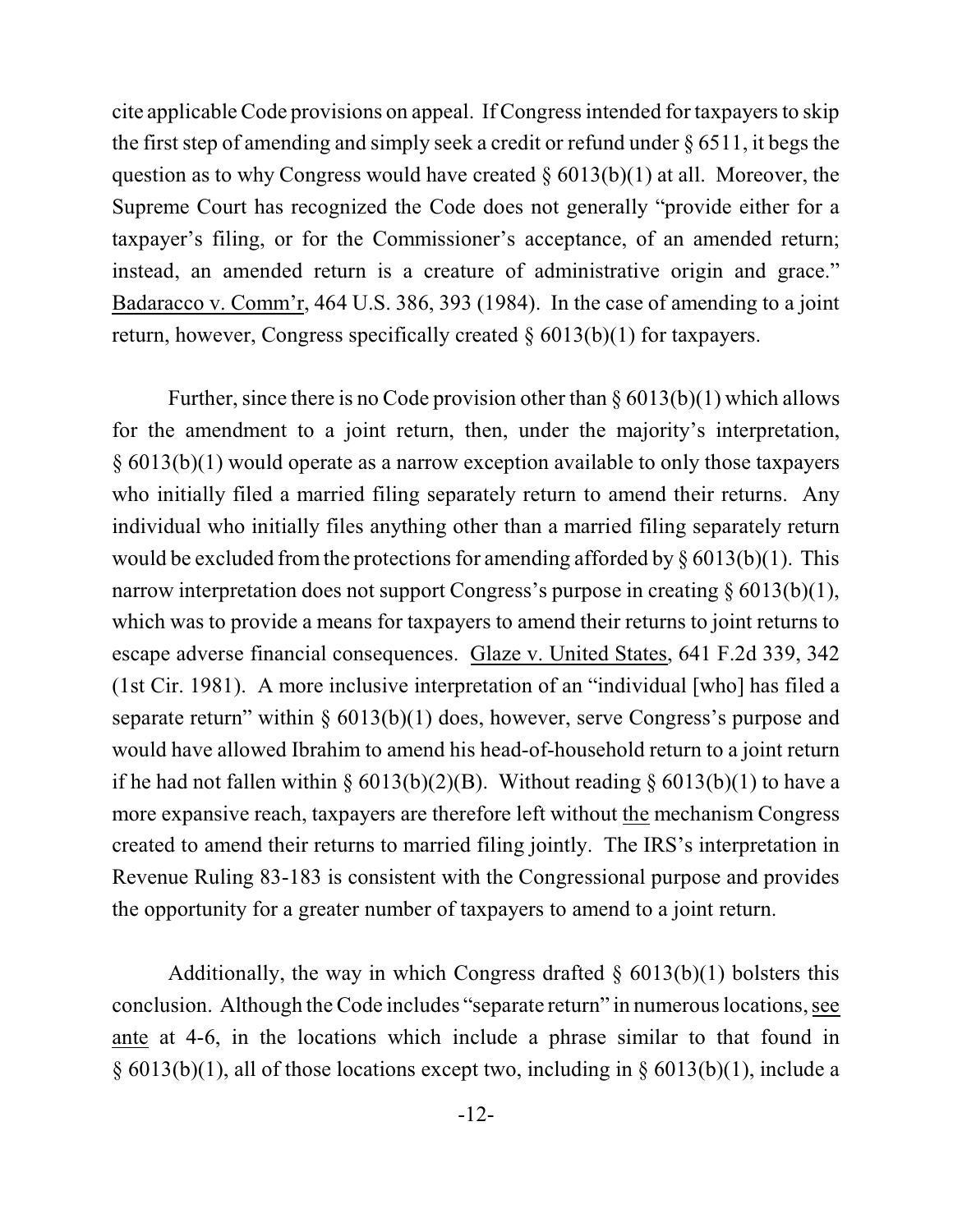qualifier prior to the word "individual" which indicates it is a "married individual" who is filing the separate return. By contrast, § 6013 merely includes the word "individual." As used elsewhere in the Code, "individual" connotates a broader meaning and includes both those who are married and unmarried. See 26 U.S.C. § 6012(a). Further, the filing status of "married filing separately" is defined as "married individuals filing separate returns," not "individuals filing separate returns." 26 U.S.C. § 1(d).

Moreover, the majority's reliance on the Internal Revenue Manual (IRM) to interpret  $\S 6015(d)(3)(a)$ , the other section which references individuals rather than married individuals filing separate returns, is misplaced. Although the IRM interprets this phrase as a "married filing separate return," "[i]t is universally held that the IRM does not have the force of law, does not confer rights on taxpayers, and is not binding on the IRS in litigation with taxpayers." United States v. Meisner, No. 8:05CV100, 2007 WL 1290088, at \*7 (D. Neb. May 2, 2007) (citing Fargo v. Comm'r, 447 F.3d 706, 713 (9th Cir. 2006); Qureshi v. United States, 67 Fed. Cl. 783, 788 (2005); Carlson v. United States, 126 F.3d 915, 922 (7th Cir. 1997); Groder v. United States, 816 F.2d 139, 142 (4th Cir. 1987); United States v. Horne, 714 F.2d 206, 207 (1st Cir. 1983); United States v. Will, 671 F.2d 963, 967 (6th Cir. 1982); Wood v. Comm'r (In re Wood), 328 B.R. 880, 887-88 (Bankr. S.D. Fla. 2005); Cennamo v. United States (In re Cennamo), 147 B.R. 540, 543 (Bankr. C.D. Cal. 1992)). Provisions contained in the IRM "only govern the internal affairs of the Internal Revenue Service." United States v. McKee, 192 F.3d 535, 540 (6th Cir. 1999) (internal quotation marks omitted).

The IRM's interpretation of the phrase in  $\S$  6015(d)(3)(A) also conflicts with the IRS's interpretation of the phrase in Revenue Ruling 83-183. Unlike provisions of the IRM, revenue rulings are the "I.R.S.'s official interpretation about how the laws apply to a set of facts[,]" Peterson v. United States, 6 F. App'x 547, 549 (8th Cir. 2001), and "[a]lthough [they] do not have the force of law, they are entitled to respectful consideration, and are to be given weight as expressing the studied view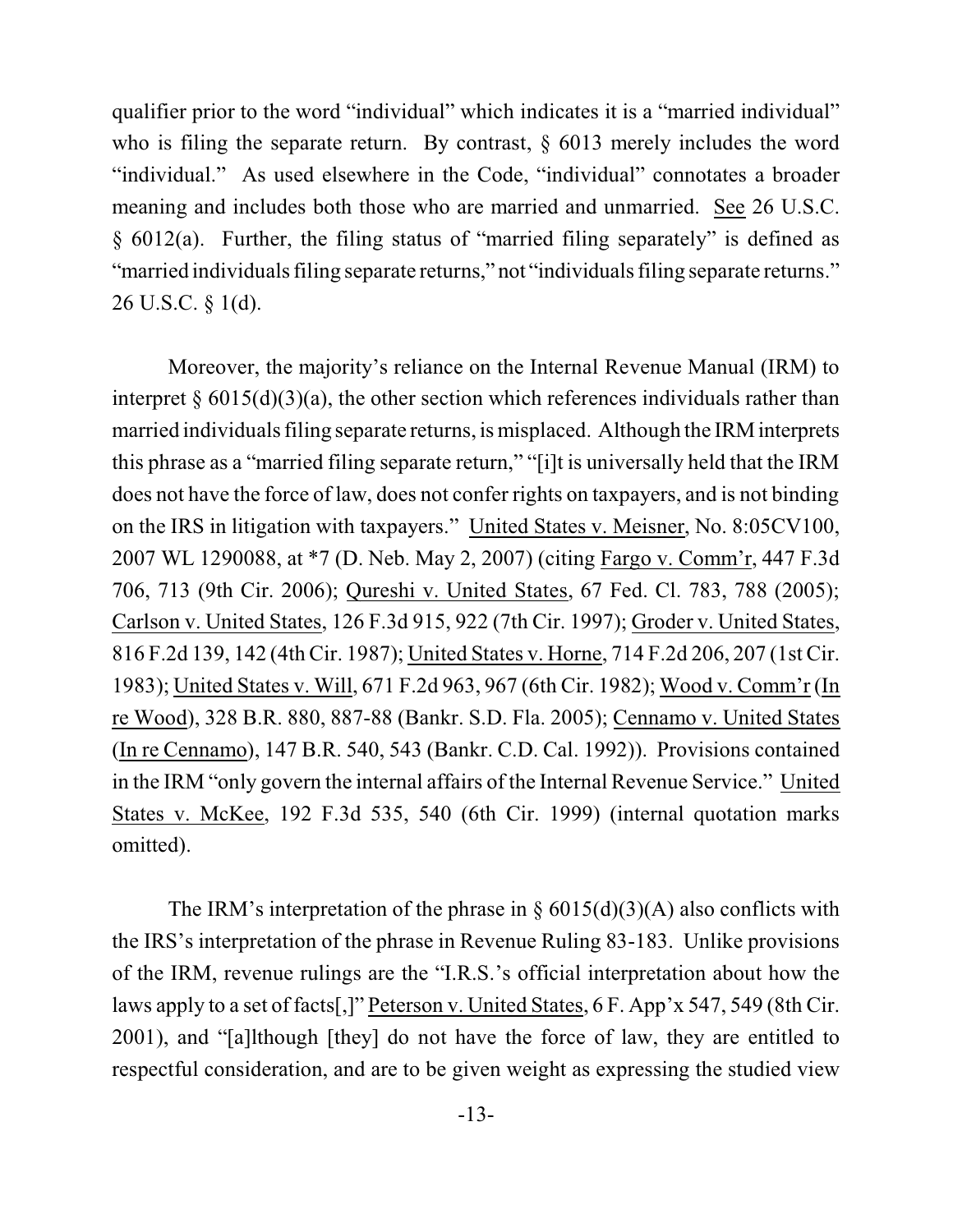of the agency whose duty it isto carry out the statute," North Dakota State University v. United States, 255 F.3d 599, 603 n.6 (8th Cir. 2001) (internal quotation marks omitted). Moreover, the IRS considers revenue rulings as "authoritative and binding." Bankers Life and Cas. Co. v. United States, 142 F.3d 973, 978 (7th Cir. 1998); see also 26 C.F.R. § 601.201. Consequently, more weight should be given to the interpretation found in Revenue Ruling 83-183 than the provision cited by the majority in the IRM because it is a revenue ruling which interprets the specific Code section at issue in this case.

Lastly, I also disagree with the majority's conclusion that the Code consistently uses "separate return" to exclusively mean "married filing separately." In § 7703(b)(1), the Code references "an individual who is married . . . and who files a separate return." If "separate return" refers solely to the status of "married filing separately," it would be superfluous for the subsection to indicate the individual is also married; instead, the subsection would merely need to read "an individual who files a separate return."

For these reasons, I would affirm the decision of the Tax Court.

 $\mathcal{L}_\mathcal{L}$  , where  $\mathcal{L}_\mathcal{L}$  is the set of the set of the set of the set of the set of the set of the set of the set of the set of the set of the set of the set of the set of the set of the set of the set of the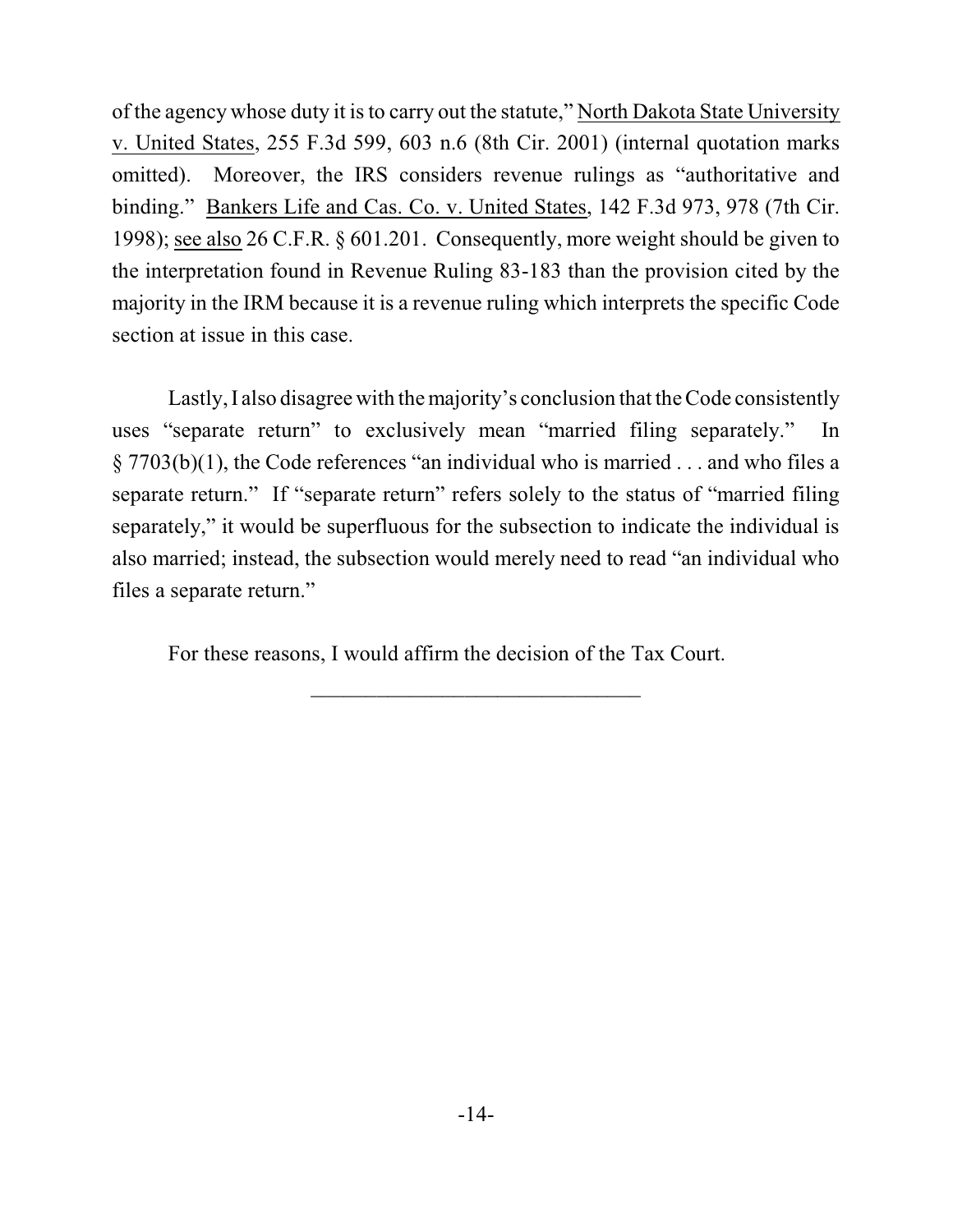# **Appendix**

| "Separate return" appears in:       | <b>IRS</b> Interpretation:                          |
|-------------------------------------|-----------------------------------------------------|
| $\S 21(e)(4); \S 129(a)(2)(A), (C)$ | 2014 Instructions for Form 2441, "Child and         |
|                                     | Dependent Care Expenses," at 2, <i>available at</i> |
|                                     | http://www.irs.gov/pub/irs-pdf/i2441.pdf ("If       |
|                                     | your filing status is married filing separately     |
|                                     | and all of the following apply, you are             |
|                                     | considered unmarried"). See also 2014               |
|                                     | IRS Pub. 503, "Child and Dependent Care"            |
|                                     | Expenses," at 4, <i>available at</i>                |
|                                     | http://www.irs.gov/pub/irs-pdf/p503.pdf             |
|                                     | (credit unavailable to taxpayers with married-      |
|                                     | filing-separately status). [§ $21(e)(4)$ contains   |
|                                     | same language as $\S 7703(b)$ .]                    |
| $\S 22(c)(2)(A)(iii), (d)(3)$       | 2014 IRS Pub. 524, "Credit for the Elderly or       |
|                                     | the Disabled," at 5, 6, 7, 9, <i>available at</i>   |
|                                     | http://www.irs.gov/pub/irs-pdf/p524.pdf             |
|                                     | (differentiating "head of household" from           |
|                                     | "married filing separately")                        |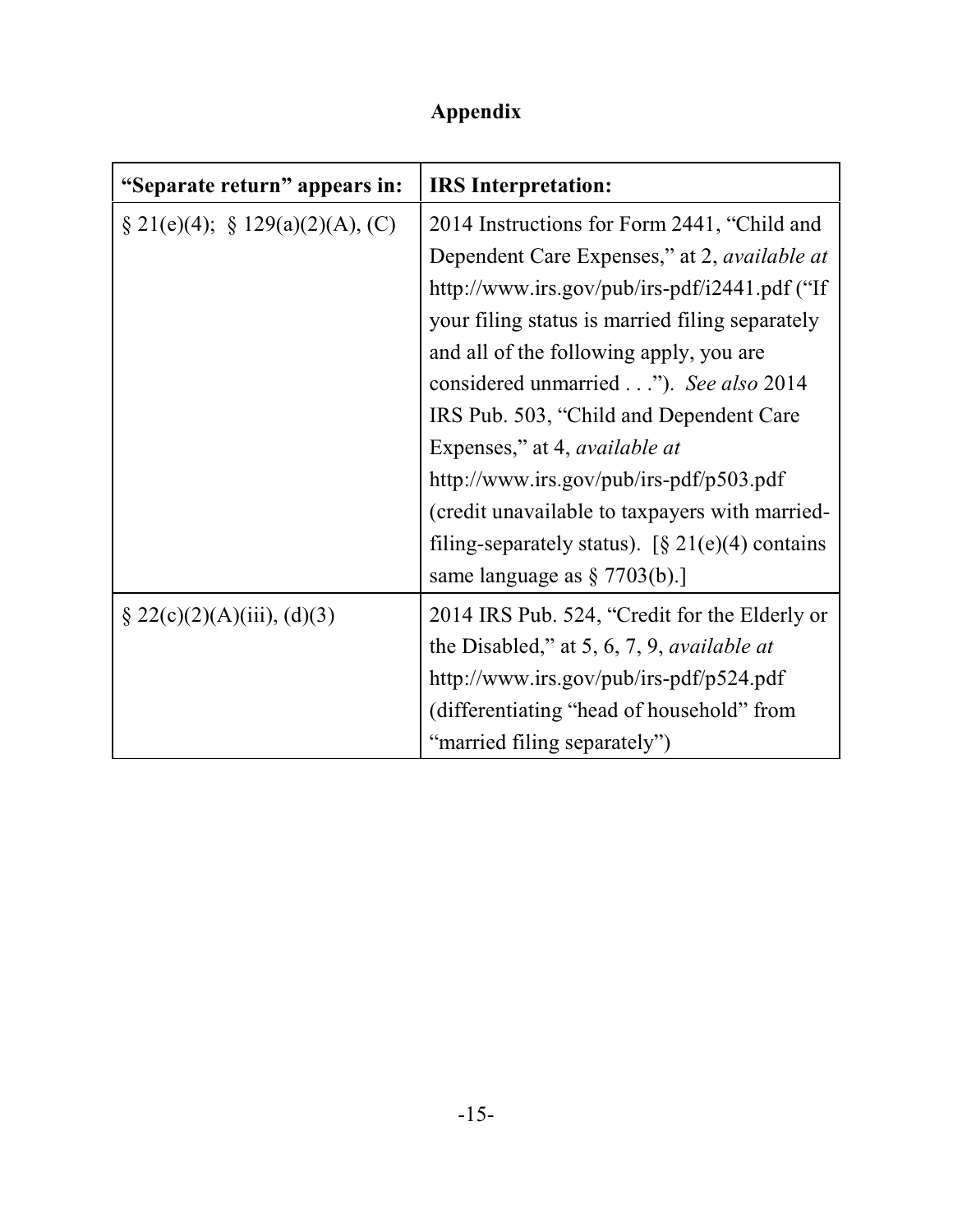| $\S 24(b)(2)$    | 2014 IRS Pub. 17, at 22, 221, <i>available at</i><br>http://www.irs.gov/pub/irs-pdf/p17.pdf ("If<br>you choose married filing separately as your<br>filing status," then "the child tax credit" is<br>"reduced at income levels half those for a<br>joint return," and "Married filing separately -<br>\$55,000"); 2014 IRS Pub. 972, "Child Tax<br>Credit," at 3, available at<br>http://www.irs.gov/pub/irs-pdf/p972.pdf<br>(differentiating "head of household" from<br>"married filing separately") |
|------------------|---------------------------------------------------------------------------------------------------------------------------------------------------------------------------------------------------------------------------------------------------------------------------------------------------------------------------------------------------------------------------------------------------------------------------------------------------------------------------------------------------------|
| $\S$ 25A(g)(6)   | 2014 IRS Pub. 17, at 22, 223, <i>available at</i><br>http://www.irs.gov/pub/irs-pdf/p17.pdf<br>(cannot claim credit if "[y] our filing status is<br>married filing separately"); 2014 IRS Pub.<br>970, "Tax Benefits for Education," at 22,<br><i>available at</i><br>http://www.irs.gov/pub/irs-pdf/p970.pdf<br>(Cannot claim lifetime learning credit if<br>"[y] our filing status is married filing"<br>separately").                                                                                |
| $\S 35(g)(5)(C)$ | 2014 IRS Pub. 5121, "Affordable Care Act:<br>Individuals & Families," at 2, available at<br>http://www.irs.gov/pub/irs-pdf/p5121.pdf<br>(eligible for credit if you "do not file a<br>Married Filing Separately return")                                                                                                                                                                                                                                                                                |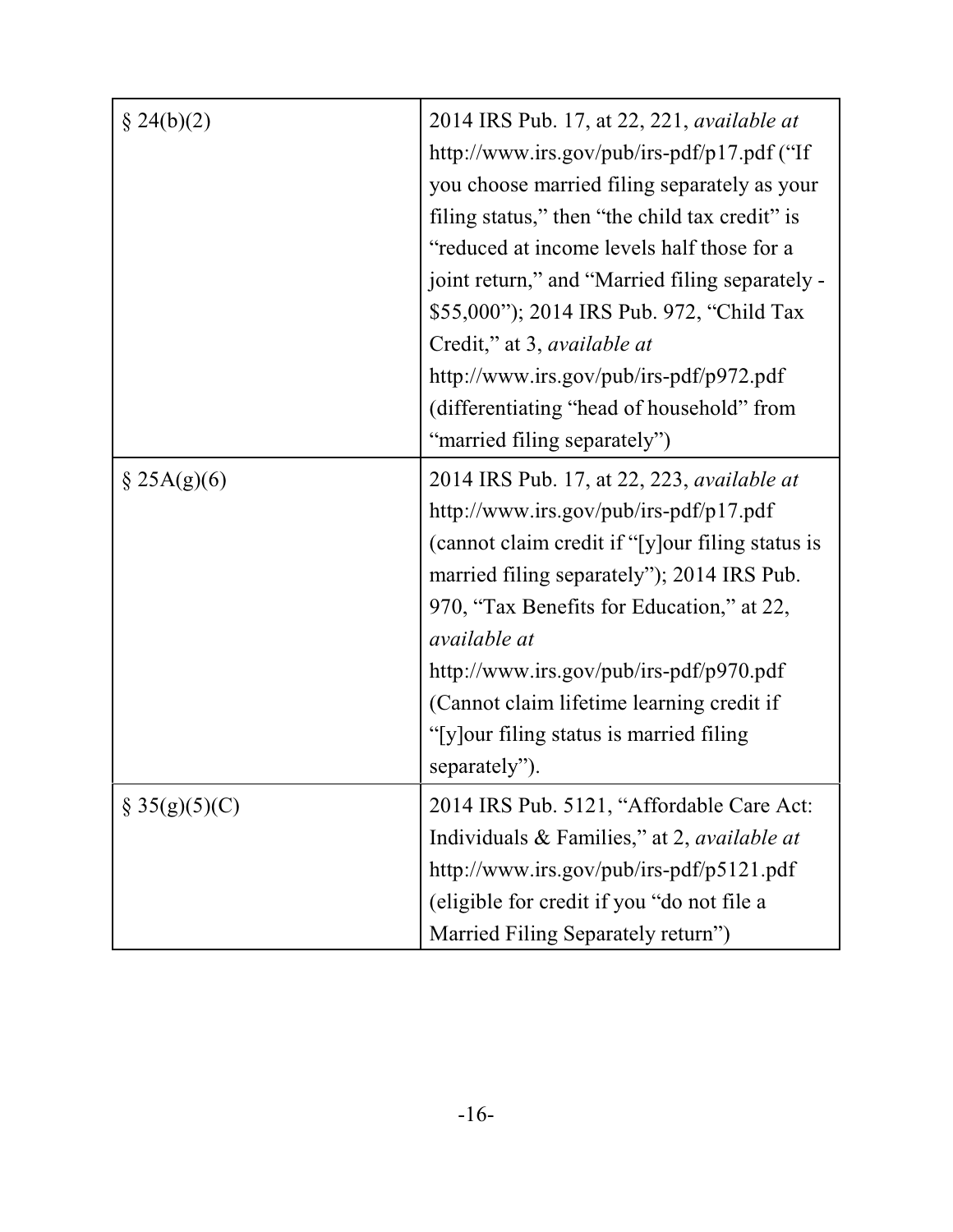| § 38(c)(6)(A)            | 2014 Instructions for Form 3800, "General<br>Business Credit," at 3, <i>available at</i><br>http://www.irs.gov/pub/irs-pdf/i3800.pdf<br>("See section $38(c)(6)$ for special rules that<br>apply to married couples filing separate<br>returns") |
|--------------------------|--------------------------------------------------------------------------------------------------------------------------------------------------------------------------------------------------------------------------------------------------|
| § 55(b)(1)(A)(iii)       | 2014 Instructions for Form 6251,<br>"Alternative Minimum Tax-Individuals," at<br>$1, 9$ , available at<br>http://www.irs.gov/pub/irs-pdf/i6251.pdf ("if<br>married filing separately")                                                           |
| $\S 63(c)(6)(A), (e)(3)$ | 2014 IRS Pub. 17, at 139, <i>available at</i><br>http://www.irs.gov/pub/irs-pdf/p17.pdf<br>"Your filing status is married filing"<br>separately, and your spouse itemizes<br>deductions on his or her return.")                                  |
| § 68(b)(1)(D)            | 2014 IRS Pub. 17, at 201, <i>available at</i><br>http://www.irs.gov/pub/irs-pdf/p17.pdf<br>(itemized deduction limit lower "if married<br>filing separately")                                                                                    |
| § 135(d)(3)              | 2014 IRS Pub. 970, "Tax Benefits for<br>Education," at 64, <i>available at</i><br>http://www.irs.gov/pub/irs-pdf/p970.pdf<br>("Your filing status is not married filing<br>separately")                                                          |
| $\S 151(d)(3)(B)$        | 2014 IRS Pub. 17, at $25$ , <i>available at</i><br>http://www.irs.gov/pub/irs-pdf/p17.pdf<br>(differentiating "head of household" from<br>"married individual filing a separate return")                                                         |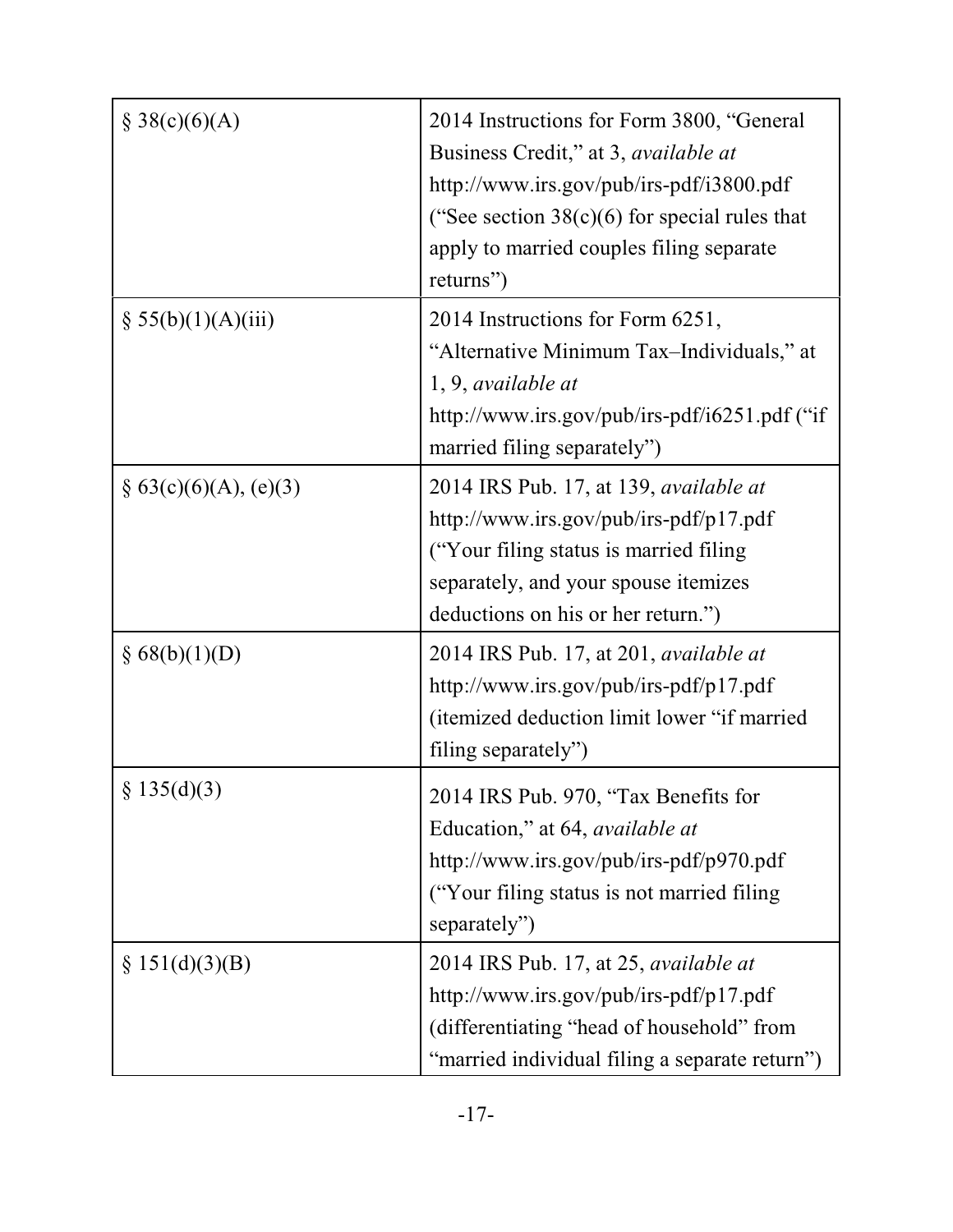| § 163(h)(4)(A)(ii)   | 2014 IRS Pub. 936, "Home Mortgage                |
|----------------------|--------------------------------------------------|
|                      | Interest Deduction," at 2-4, <i>available at</i> |
|                      | http://www.irs.gov/pub/irs-pdf/p936.pdf          |
|                      | ("Separate returns. If you are married filing    |
|                      | separately")                                     |
| § 165(l)(5)(B)(ii)   | 2014 IRS Pub. 547, "Casualties, Disasters,       |
|                      | and Thefts," at 4, <i>available at</i>           |
|                      | http://www.irs.gov/pub/irs-pdf/p547.pdf ("if     |
|                      | you are married filing separately")              |
| \$179(b)(4)          | 2014 IRS Pub. 946, "How to Depreciate            |
|                      | Property," at 20, <i>available at</i>            |
|                      | http://www.irs.gov/pub/irs-pdf/p946.pdf ("If     |
|                      | you are married, how you figure your section     |
|                      | 179 deduction depends on whether you file        |
|                      | jointly or separately.")                         |
| § $194(b)(1)(B)(ii)$ | 2014 IRS Pub. 535, "Reforestation                |
|                      | Expenses," at 24, <i>available at</i>            |
|                      | http://www.irs.gov/pub/irs-pdf/p535.pdf ("if     |
|                      | married filing separately")                      |
| $\S$ 219(g)(3)-(4)   | 2014 IRS Pub. 17, at 123, <i>available at</i>    |
|                      | http://www.irs.gov/pub/irs-pdf/p17.pdf           |
|                      | (differentiating "married filing separately"     |
|                      | from "head of household")                        |
| $\S 222(d)(4)$       | 2014 IRS Pub. 970, "Tax Benefits for             |
|                      | Education," at 38, available at                  |
|                      | http://www.irs.gov/pub/irs-pdf/p970.pdf          |
|                      | (cannot claim the tuition and fees deduction)    |
|                      | if "[y] our filing status is married filing      |
|                      | separately")                                     |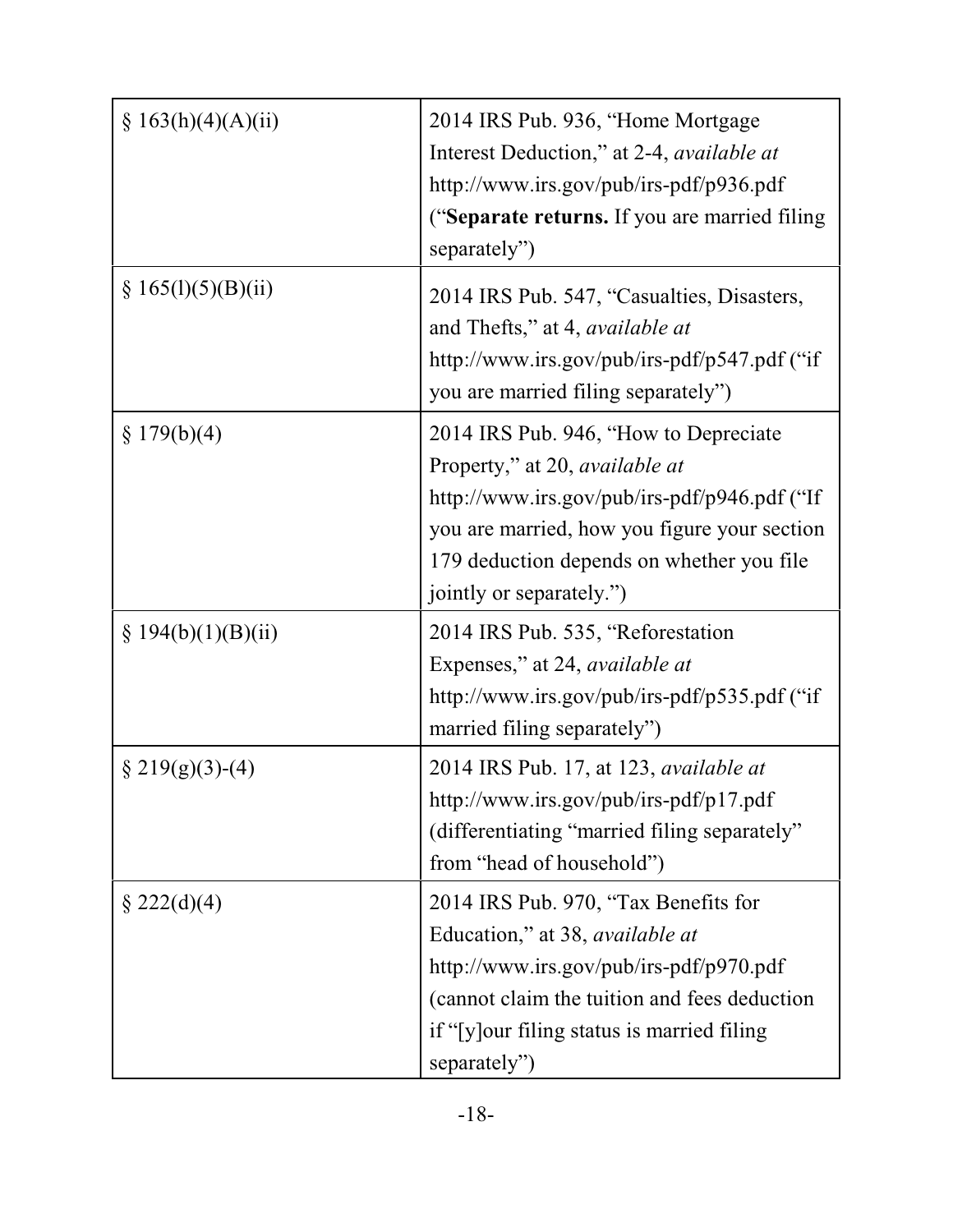| $\S$ 408A(c)(3)(B)(ii) | 2014 IRS Pub. 590-A, "Contributions to        |
|------------------------|-----------------------------------------------|
|                        | <b>Individual Retirement Arrangements</b>     |
|                        | (IRAs)," at 39, 42, <i>available at</i>       |
|                        | http://www.irs.gov/pub/irs-pdf/p590a.pdf      |
|                        | (differentiating "married filing separately"  |
|                        | and living with spouse from "head of          |
|                        | household")                                   |
| $§$ 469(i)(5)          | 2014 IRS Pub. 925, "Passive Activity and      |
|                        | At-Risk Rules," at 4, <i>available at</i>     |
|                        | http://www.irs.gov/pub/irs-pdf/p925.pdf ("if  |
|                        | you are married filing separately")           |
| § 911(d)(9)(B)         | 2014 IRS Pub. 54, "Tax Guide for U.S.         |
|                        | Citizens and Resident Aliens Abroad," at 8,   |
|                        | <i>available at</i>                           |
|                        | http://www.irs.gov/pub/irs-pdf/p54.pdf ("if   |
|                        | you are married and file separately")         |
| § $1044(b)(3)(A)$      | 2014 IRS Pub. 17, at 109, <i>available at</i> |
|                        | http://www.irs.gov/pub/irs-pdf/p17.pdf ("if   |
|                        | married filing separately")                   |
| \$1202(b)(3)(A)        | 2014 IRS Pub. 550, "Investment Income and     |
|                        | Expenses," at 67, <i>available at</i>         |
|                        | http://www.irs.gov/pub/irs-pdf/p550.pdf       |
|                        | ("for married individuals filing separately") |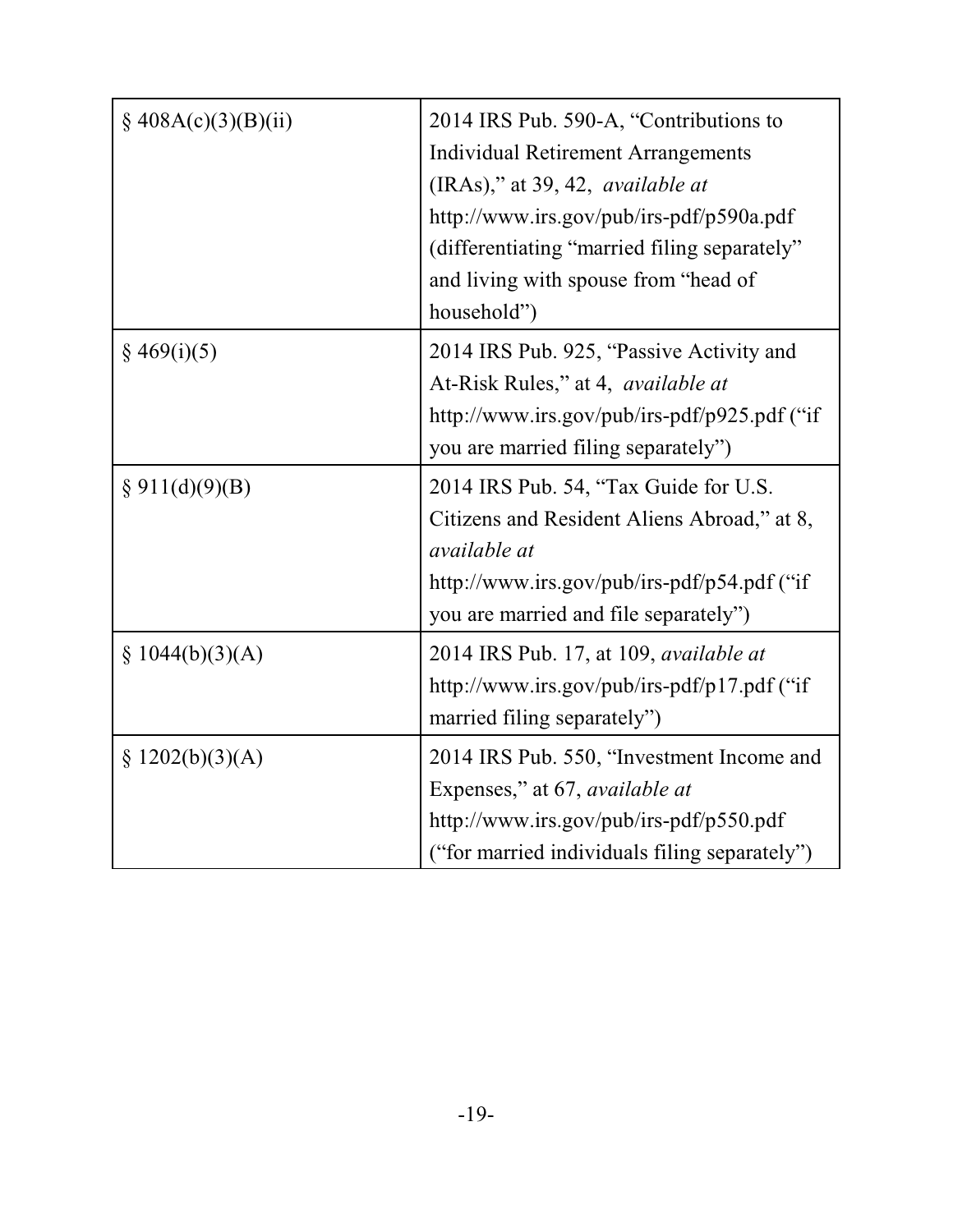| \$1211(b)(1)      | 2014 IRS Pub. 17, at 22, available at<br>http://www.irs.gov/pub/irs-pdf/p17.pdf<br>(capital loss deduction limit for married<br>filing separately status); 2014 Instructions for<br>Schedule D, "Capital Gains and Losses," at<br>D-3, available at<br>http://www.irs.gov/pub/irs-pdf/i1040sd.pdf<br>("if married filing separately") |
|-------------------|---------------------------------------------------------------------------------------------------------------------------------------------------------------------------------------------------------------------------------------------------------------------------------------------------------------------------------------|
| § 1398(c)         | 2014 IRS Pub. 908, "Bankruptcy Tax<br>Guide," at 7, available at<br>http://www.irs.gov/pub/irs-pdf/p908.pdf<br>("for a married individual filing separately")                                                                                                                                                                         |
| § $1401(b)(2)(A)$ | IRS, "Topic 554 - Self-Employment Tax,"<br>available at<br>http://www.irs.gov/taxtopics/tc554.html ("for<br>a married individual filing a separate return")                                                                                                                                                                           |
| § 1411(b)         | IRS, "Questions and Answers on the Net<br>Investment Income Tax," available at<br>http://www.irs.gov/uac/Newsroom/Net-Inves<br>tment-Income-Tax-FAQs (differentiating<br>"married filing separately" from "head of<br>household")                                                                                                     |
| § 3101(b)(2)(B)   | IRS, "Affordable Care Act Tax Provisions,"<br><i>available at</i><br>http://www.irs.gov/Affordable-Care-Act/Aff<br>ordable-Care-Act-Tax-Provisions ("for<br>married taxpayers who file separately")                                                                                                                                   |